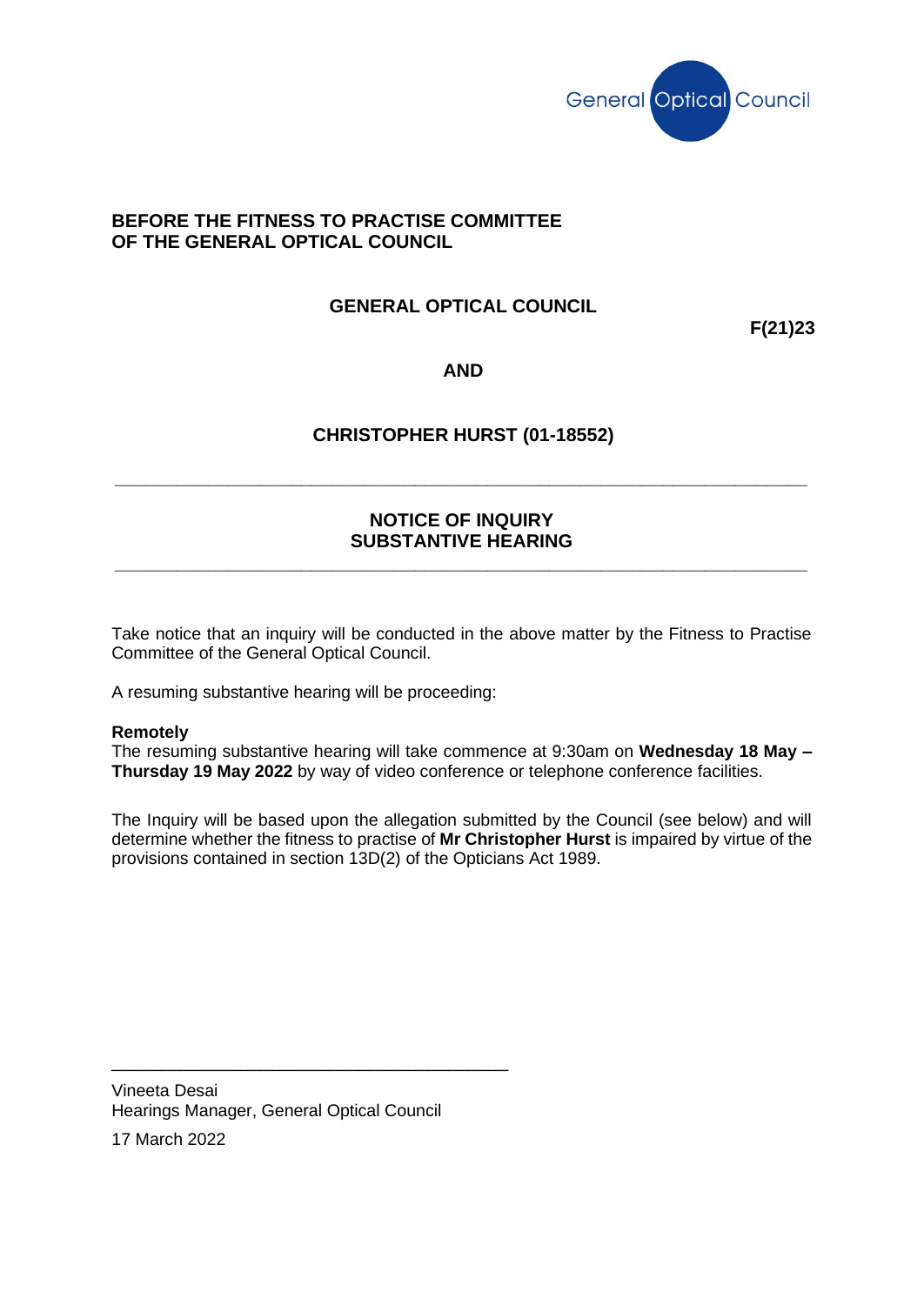# **ALLEGATION**

The Council alleges that in relation to you, Christopher Hurst (01-18552), a registered optometrist:

- 1. On 19 April 2021, at Preston Crown Court, you were convicted of:
	- a. Carer ill-treatment/wilful neglect of a person without mental capacity, contrary to Section 44 of the Mental Capacity Act 2005.

And by virtue of the facts set out above, your fitness to practise is impaired by reason of your conviction.